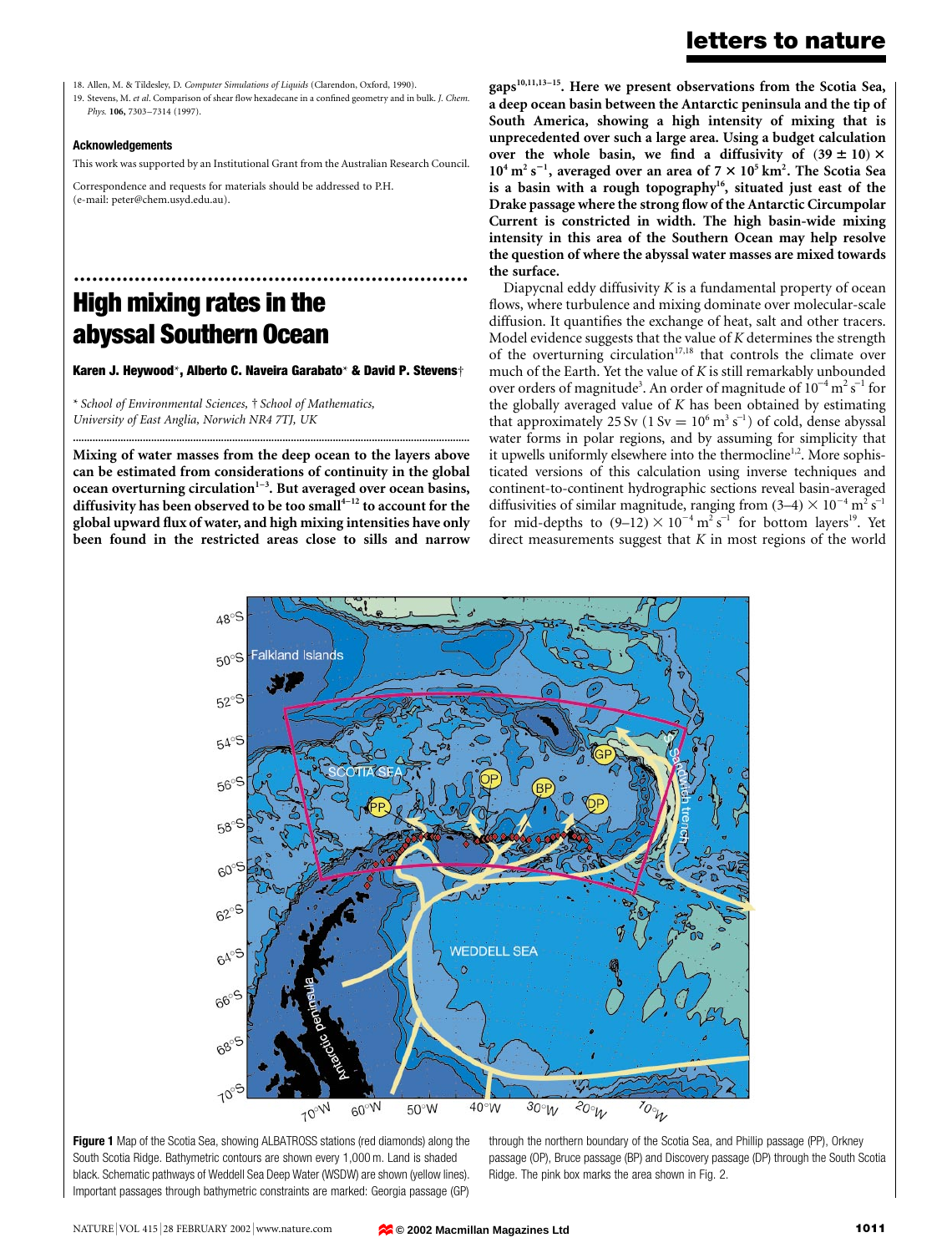

**Figure 2** Map of the extent of the  $\gamma$ <sup>n</sup> = 28.31 kg m<sup>-3</sup> neutral density surface, shaded blue and light green. The blue area shows the closed area considered for the calculation of diffusivity. Red dots denote locations of all available historical hydrographic stations that

contain WSDW. ALBATROSS stations (yellow diamonds) are shown along the South Scotia Ridge. Depths shallower than 2,000 m are shaded grey; land is shaded black. The dashed lines in the Georgia passage indicate the absence of LWSDW at the sill.

ocean is an order of magnitude less than this<sup>4</sup>. Recently it has been argued<sup>20</sup> that wind-driven upwelling in the Southern Ocean reduces the requirement for global average diapycnal eddy diffusivity to  $3 \times 10^{-5}$  m<sup>2</sup> s<sup>-1</sup>. However, this still demands some regions of substantially higher diffusivity.

The ALBATROSS (Antarctic large-scale box analysis and the role of the Scotia Sea) project<sup>21</sup> was designed to quantify the flow of water into and out of the Scotia Sea, particularly the deep, dense water that is formed in the Weddell Sea and provides the cold layers at the bottom of much of the world ocean. A quasi-synoptic box of densely spaced stations measuring temperature, salinity and current velocity was completed around the Scotia Sea (Fig. 1), mostly along the crest of the ridges surrounding the abyssal basin. Here we focus on the stations along the top of the South Scotia Ridge. Weddell Sea Deep Water (WSDW), with potential temperatures between -0.7 and 0°C and neutral density  $\gamma$ <sup>n</sup> (ref. 22) between 28.40 and  $28.26 \text{ kg m}^{-3}$ , forms in the Weddell Sea and escapes to the north, either through gaps in the South Scotia Ridge, or along the South Sandwich trench and the deep abyssal plains to the east<sup>23</sup>. It is the densest water escaping the Weddell Sea, and forms part of what is known as Antarctic Bottom Water, as it pervades the world ocean.

From ALBATROSS, concurrent measurements of velocity and water properties are available across each of the deep sills through which deep water can escape the Weddell Sea into the Scotia Sea: the Orkney passage, Philip passage, Bruce passage and Discovery passage (Fig. 2). The densest waters in the bottom of the Scotia Sea emanate from the Weddell Sea through these gaps in the South Scotia Ridge<sup>23</sup>. The class of WSDW colder than  $-0.25$  °C and denser than  $\gamma$ <sup>n</sup> = 28.31 kg m<sup>-3</sup> (known as Lower WSDW, LWSDW<sup>24</sup>) cannot escape the Scotia Sea, as it is too deep to flow through the Georgia passage and there are no other inflows or outflows for waters of these densities. Thus our starting point is that the water denser than  $\gamma$ <sup>n</sup> = 28.31 kg m<sup>-3</sup> has entered the basin through the deep gaps in the South Scotia Ridge, and can only escape through mixing with overlying waters. By undertaking a heat budget of this water, we can deduce K.

If the temperature in the deep ocean is in steady state, the upward advection of cold water must be balanced by a downward diffusive heat flux $^{\rm l}$ . For a flow into an enclosed basin, the heat budget can be written as

$$
\rho V C_p(\theta_u - \theta_i) = A \left( G - \rho C_p K \frac{\partial \theta}{\partial z} \right)
$$

where  $\rho$  is the *in situ* density of sea water; *V* is the volume transport of water into the basin;  $C_p$  is the specific heat capacity of sea water;  $\theta_i$ and  $\theta_u$  are the potential temperatures of the inflowing water and of that upwelled through the upper surface; A is the area of the basin; G is the geothermal heat flux;  $K$  is the thermal diapycnal eddy diffusivity; and  $\partial\theta/\partial z$  is the mean vertical gradient of potential temperature.

Values used for the calculation of  $K$  are summarized in Table 1, and their derivation discussed in the Methods section. Diapycnal

| Table 1 Parameters used in the calculation of diapycnal eddy diffusivity K                                                            |                                                             |                                                             |
|---------------------------------------------------------------------------------------------------------------------------------------|-------------------------------------------------------------|-------------------------------------------------------------|
|                                                                                                                                       | Heat budget                                                 | Salt budget                                                 |
| $\rho$ , in situ density of sea water                                                                                                 | 1.040 kg m <sup>-3</sup>                                    | Not required                                                |
| V, volume transport of water into basin                                                                                               | $40 + 0.5$ Sv*                                              | $4.0 \pm 0.5$ Sv                                            |
| $\theta_i$ , or S <sub>i</sub> , potential temperature or salinity of inflowing water                                                 | $-0.438 \pm 0.007$ °C                                       | $34.654 \pm 0.002$                                          |
| $\theta_{11}$ or $S_{11}$ , potential temperature or salinity of water upwelled through upper surface                                 | $-0.250 + 0.003$ °C                                         | $34.663 \pm 0.003$                                          |
| $C0$ , specific heat capacity of sea water                                                                                            | $3.91 \times 10^3$ J kg <sup>-1</sup> °C <sup>-1</sup>      | Not reauired                                                |
| A, area of basin                                                                                                                      | $(7.0 \pm 1.0) \times 10^{11}$ m <sup>2</sup>               | $(7.0 \pm 1.0) \times 10^{11}$ m <sup>2</sup>               |
| G, geothermal heat flux                                                                                                               | $0.1 + 0.1 W m^{-2}$                                        | Not required                                                |
| $\frac{\partial \theta}{\partial z}$ or $\frac{\partial S}{\partial z}$ , mean vertical gradient of potential temperature or salinity | $(2.7 \pm 0.3) \times 10^{-4}$ °C m <sup>-1</sup>           | $(6.8 \pm 0.5) \times 10^{-6}$ m <sup>-1</sup>              |
| K, diapycnal eddy diffusivity                                                                                                         | $(39 \pm 10) \times 10^{-4}$ m <sup>2</sup> s <sup>-1</sup> | $(79 \pm 45) \times 10^{-4}$ m <sup>2</sup> s <sup>-1</sup> |
| See Mathode for dataile of calculatione                                                                                               |                                                             |                                                             |

See Methods for details of calculations.  $*$  1 Sv = 10<sup>6</sup> m<sup>3</sup> s<sup>-1</sup>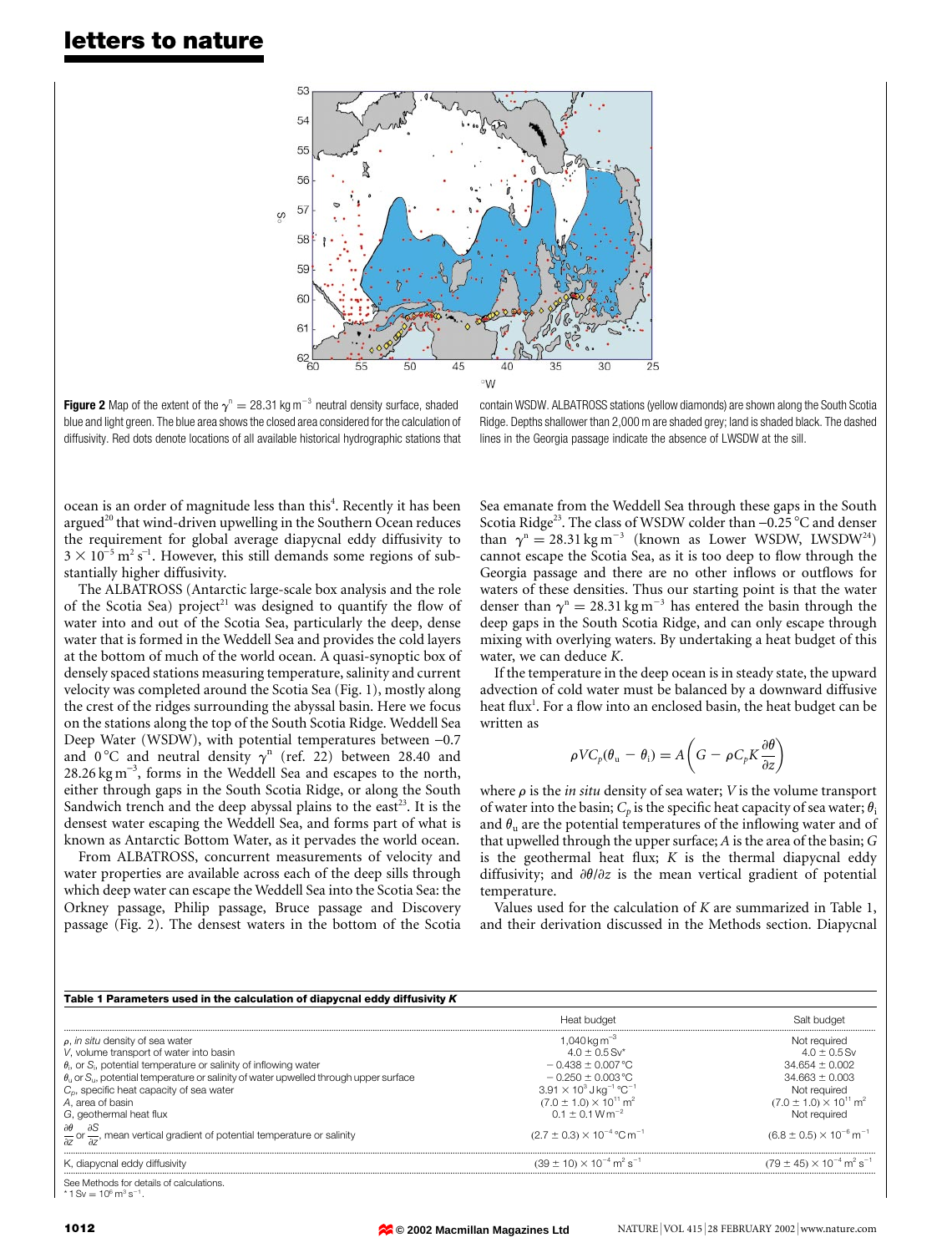eddy diffusivity in the Scotia Sea is calculated to be  $39 \times 10^{-4}$  m<sup>2</sup> s<sup>-1</sup>. Accounting for each of the error sources (Table 1), and assuming that they are independent, gives an uncertainty of  $10 \times 10^{-4}$  m<sup>2</sup> s<sup>-1</sup>. A similar calculation can be made using a salinity budget (Table 1), yielding a value for K of  $(79 \pm 45) \times 10^{-4}$  m<sup>2</sup> s<sup>-1</sup>. We assume that there is no loss or gain of salt at the sea bed. The uncertainty in  $K$  is much larger because the difference between inflowing and upwelling salinity is small compared with the achievable precision of salinity measurements. That the two estimates of  $K$  are indistinguishable, within the uncertainties, indicates that the dominant process here is diapycnal mixing by fine-scale turbulence<sup>9</sup>.

The vertical length scale  $L (L = K A/V)$  over which the upwelling water mixes is (680  $\pm$  180) m. As recently pointed out<sup>20</sup>, to close the global overturning circulation, the Antarctic Bottom Water need only be mixed to the depth of the deep waters sourced in the North Atlantic, and not to the sea surface. In the Scotia Sea, our data show that this mixing is indeed accomplished. The volume of LWDSW in the Scotia Sea is  $(3.0 \pm 0.5) \times 10^{14}$  m<sup>3</sup>, which implies a residence time of only  $(2.4 \pm 0.5)$  years, a remarkably rapid flushing time.

Previous budget studies using similar calculations for other abyssal basins have not found such a high value as we have for the Scotia Sea. These include  $4 \times 10^{-4}$  m<sup>2</sup> s<sup>-1</sup>,  $(3.6-7.2) \times 10^{-4}$  m<sup>2</sup> s<sup>-1</sup> and  $(3 \pm 2) \times 10^{-4}$  m<sup>2</sup> s<sup>-1</sup> averaged over the Brazil basin<sup>6,9,12</sup>,  $(1-4) \times 10^{-4}$  m<sup>2</sup> s<sup>-1</sup> for North Atlantic abyssal basins<sup>5,7</sup> and  $(10.6 \pm 2.7) \times 10^{-4}$  m<sup>2</sup> s<sup>-1</sup> for the Somali basin in the Indian Ocean<sup>8</sup>. The Somali and Brazil basins are comparable in area to the Scotia Sea basin considered here. More recently, attention has been focused on regions in the close vicinity of sills and gaps through ridges. Direct measurements<sup>13</sup> of turbulent mixing of Antarctic Bottom Water in and just downstream of the Romanche fracture zone give K as high as  $150 \times 10^{-4}$  m<sup>2</sup> s<sup>-1</sup>, suggesting that significant mixing occurs within narrow passages. Using similar methods to ours, in and just downstream of the Samoa passage diffusivities were determined of the order of (50–500)  $\times$  10<sup>-4</sup> m<sup>2</sup> s<sup>-1</sup> depending on the values taken for the vertical gradient of potential temperature<sup>10</sup>. Diffusivity in the southern central Indian basin averages  $(35 \pm 14) \times 10^{-4}$  m<sup>2</sup> s<sup>-1</sup>, ranging from  $105 \times 10^{-4}$  m<sup>2</sup> s<sup>-1</sup> close to the sill in the Ninetyeast Ridge, and  $13 \times 10^{-4}$  m<sup>2</sup> s<sup>-1</sup> away from the sill<sup>11</sup>. The area of our diffusivity calculation is more than an order of magnitude greater than the areas considered by each of these authors  $((2-3) \times 10^4 \text{ km}^2$  compared with our area of  $7 \times 10^5$  km<sup>2</sup>). We note that the high value of K calculated here for the Scotia Sea is a basin average. The Scotia Sea is a region of rough bathymetry, but the value was not determined for a constricted passage.

The LWSDW exported to the Scotia Sea represents up to 38% of the total WSDW exported from the Weddell Sea<sup>23</sup>. If the Weddell Sea contributes 60 $-70\%$  of all Antarctic Bottom Water production<sup>25</sup>, defined as the global ocean waters denser than  $\gamma$ <sup>n</sup> = 28.27 kg m<sup>-3</sup>, then the LWSDW upwelling in the Scotia Sea represents up to 20% of all Antarctic Bottom Water production. This is a significant fraction of the water mass that cools the global ocean, and implies that ocean models that miss the exchange of waters between the Weddell and Scotia Sea-by not resolving the flow through the deep, narrow passages in the ridges around the Scotia Sea—will be unable to represent accurately the lower limb of the overturning circulation.

The Southern Ocean is generally weakly stratified, shown by the low value of Brunt-Väisälä frequency of (5.4  $\pm$  0.2)  $\times$  10<sup>-4</sup> s $^{-1}$  at the  $\gamma$ <sup>n</sup> = 28.31 kg m<sup>-3</sup> isopycnal in the Scotia Sea. A high value of diffusivity does not necessarily imply a large energy dissipation, if stratification is low. The dissipation we find is  $1.1 \times 10^{-9}$  W kg<sup>-1</sup>, similar to, but slightly smaller than, values deduced for the deep Brazil basin<sup>12</sup>. Taking the median thickness of the LWDSW layer to be  $(423 \pm 20)$  m, to mix the LWSDW into the overlying waters implies an energy dissipation of  $(1.8 \pm 0.5) \times 10^9$  W: small in

comparison with the global requirements of  $2.1 \times 10^{12}$  W (ref. 2) or  $0.6 \times 10^{12}$  W (ref. 20), and not disproportionate with the area over which the mixing is occurring.

Direct measurements of abyssal turbulence $14$  indicate that mixing rates in the bulk of the ocean interior are at least an order of magnitude smaller than the basin-averaged budget-derived values. Enhanced diffusivity has been observed over steeply sloping boundaries and seamounts in the abyssal ocean:  $K > 1 \times 10^{-4}$  m<sup>2</sup> s<sup>-1</sup>, compared with values an order of magnitude smaller over smooth topography<sup>4,14,15</sup>. Our very large value for  $K$  suggests that the rough topography of the Scotia Sea plays a role in enhancing the mixing in this region. It is possible that the mechanism for this is the interaction of internal tides or other internal waves with topography<sup>2,15</sup>, such as internal wave reflection occurring at sloping boundaries. Global maps of the energy estimated to be dissipated by tides<sup>26,27</sup> imply that the Scotia Sea may be a region where large amounts of energy are supplied to internal tides by the tidal flow of a stratified ocean over rough topography. Other possible sources for the energy are internal lee waves generated by interaction of the currents with the rough topography<sup>28</sup>, and basin-trapped barotropic planetary wave modes $29$ .

The work that we report here leads us to believe that the Scotia Sea acts as a 'blender' to mix ocean water masses, and that in situ observations of turbulence in this region would confirm a significant contribution to the `missing mixing' required to balance the global ocean overturning circulation.

### Methods

## Inflow volume transport and inflow properties

LADCP (lowered acoustic Doppler current profiler) measurements throughout the water column provide a known level with which to reference geostrophic shear<sup>23</sup>. Bottom triangles below the deepest common depth of adjacent stations are included by extrapolating the deepest velocity value to the sea bed. An estimate of the uncertainty in the transport is provided from 1,000 calculations each applying a random baratropic perturbation to each LADCP profile, assuming a normal distribution with a standard deviation of  $3 \text{ cm s}^{-1}$ . This assumes that the dominant source of error is the barotropic component deduced from the LADCP, and that the errors are horizontally uncorrelated. We determine the net inflow of water denser than  $\gamma$ <sup>n</sup> = 28.31 kg m<sup>-3</sup> and the associated mean volume-transport-weighted temperature and salinity of this water from the direct ALBATROSS measurements. The volume transport of 4 Sv is consistent with heat and mass budgets of the Weddell gyre<sup>23</sup>.

#### Outflow area, outflow properties and property gradients

The outflow potential temperature and salinity across the  $\gamma$ <sup>n</sup> = 28.31 kg m<sup>-3</sup> isopycnal, the area of this isopycnic surface, and the vertical gradients of potential temperature and salinity in the WSDW layer in the Scotia Sea, were calculated using climatological deep hydrographic stations. The Hydrographic Atlas of the Southern Ocean (HASO) database was used as the primary source of quality controlled hydrographic data within the Scotia Sea basin. ALBATROSS stations and the 1993 crossing of the World Ocean Circulation Experiment (WOCE) Drake passage repeat section SR1b<sup>24</sup> were added at the standard HASO vertical grid spacing, typically 500 m at the depths of the  $\gamma$ <sup>n</sup> = 28.31 kg m<sup>-3</sup> isopycnal. Comparison with a detailed bathymetric data set<sup>16</sup> excluded all stations that did not extend to within 250 m of the sea bed or were in water depths shallower than 1,000 m.

To determine the area of the  $\gamma$ <sup>n</sup> = 28.31 kg m<sup>-3</sup> isopycnal, we selected all stations with bottom neutral density greater than or equal to  $28.26 \text{ kg m}^{-3}$ , thus including all types of WSDW. This yields 299 stations. The bottom neutral densities were gridded on a  $0.5^{\circ}\times0.5^{\circ}$  grid, with a search radius of 200 km and smoothing the influence of each point over 50 km (Fig. 2). Experimentation with various gridding options gave an estimate of the uncertainty of  $1.0 \times 10^{11}$  m<sup>2</sup>, including consideration of the sparsity of the data.

Eighty-three individual hydrographic stations sampled water as dense or denser than  $\gamma$ <sup>n</sup> = 28.31 kg m<sup>-3</sup> in the Scotia Sea (Fig. 2). The potential temperature and salinity on this isopycnal were determined for each station, and the median value selected to minimize the effect of outliers. The outflow potential temperature was  $-0.25\,^{\circ}\text{C}$ , as we would expect, as the  $-0.25\degree$ C isotherm is often chosen as the indicator of the boundary of LWSDW. We allocate this a small uncertainty (  $\pm 0.003$  °C); in the calculation of diffusivity the pertinent quantity is the difference between the inflow and outflow temperatures,  $\theta_i$  minus  $\theta_w$ , to which we allocate a combined uncertainty of  $\pm 0.01$  °C. For comparison, the salinity difference is 0.009 with an estimated uncertainty of 0.005, indicating the greater robustness of the heat budget calculation.

The same stations provided an estimate of the vertical gradient of potential temperature and salinity at the depth of the  $\gamma$ <sup>n</sup> = 28.31 kg m<sup>-3</sup> isopycnal. This is one of the least well defined quantities in the heat budget calculation, because of poor vertical and horizontal data density. If we grid the same 83 stations and produce an area-weighted mean, the